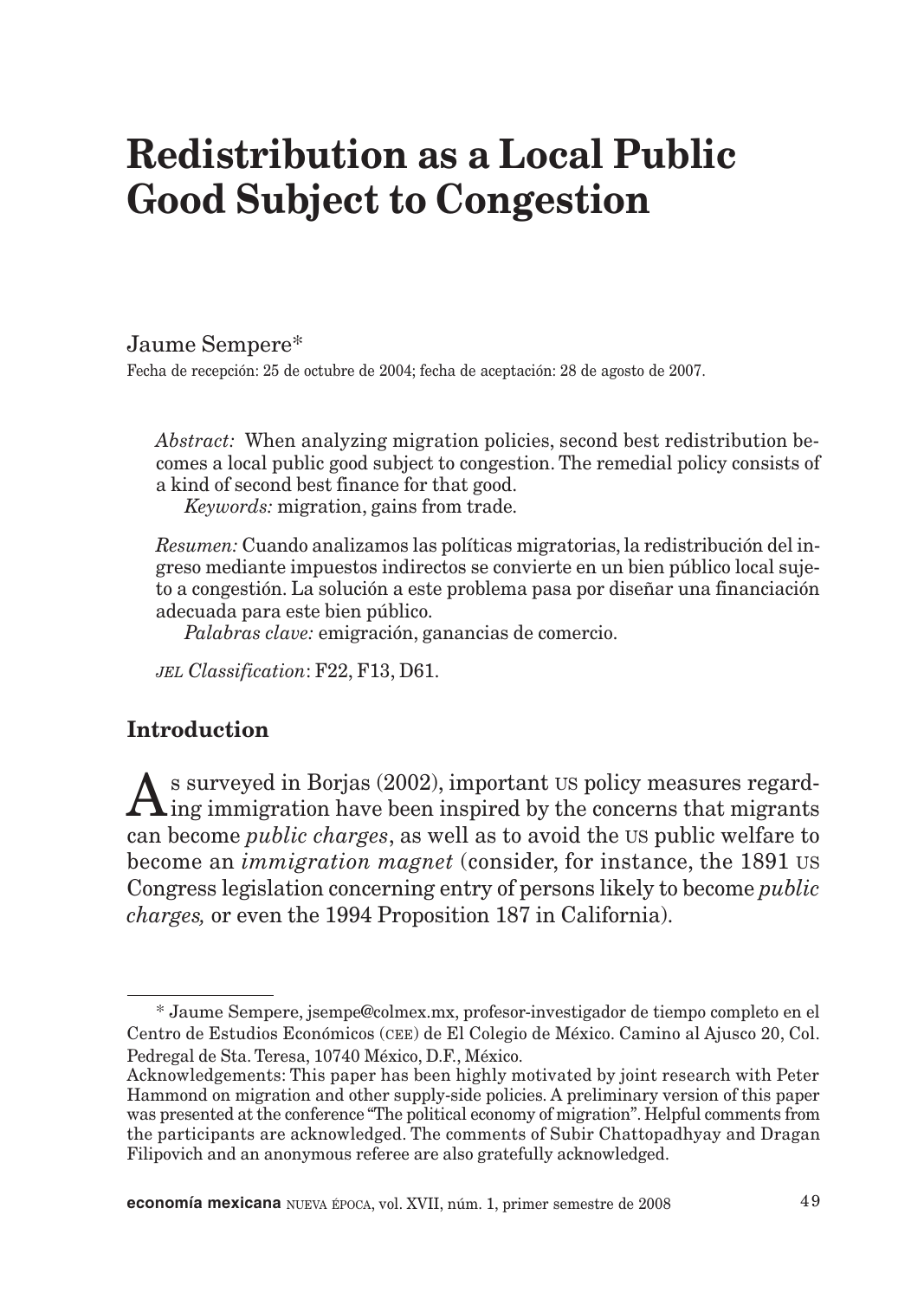In a more theoretical framework, Wildasin (1994) shows how income redistribution policies by a host country distort migration decisions, and may make all inhabitants of the host country worse off when freeing migration. (See Myers and Papageorgiou, 2000; Razin and Sadka, 1995; Wellisch and Wildasin, 1996; Wellisch and Walz 1998; and also Wildasin, 1998; for related topics.) Also, Brecher and Choudhri (1990) discuss the problems of using a redistribution mechanism based on indirect taxation (as the mechanism that Dixit and Norman, 1980, use for proving gains from trade)<sup>1</sup> in order to attain a Pareto gain from freeing factor markets. These two papers take a host country point of view.

In this paper we analyze the policies needed in order to achieve Pareto gains from freeing international migration, when countries are using income redistribution policies. In order to achieve a deeper understanding of the problems, and also consider the origin country point of view, I base my presentation in the discussion of a very simple model.

The basic intuition of the negative results in Brecher and Choudhri (1990) and Wildasin (1994) is that subsidies can attract more migrants than is efficient. These additional migrants represent a cost for the fiscal system. The per-head cost of redistribution increases whenever the proportion of those receiving net subsidies increases. For certain levels and types of migration, the increase in the per-head cost of making the redistribution, and the distortion in the allocation of workers in the world, can make it impossible to obtain Pareto gains from freeing migration. I will show that, in addition, migration not only may increase the fiscal cost of redistribution in the host country, but also may increase that cost in the origin country.

Here, income redistribution is a kind of local public good subject to congestion. Hammond and Sempere (2006) analyzed the gains from migration in economies with local public goods subject to congestion. The variation in the demographic composition could change the average cost of provision of those goods. Then, free migration could result in changes in costs of provision of the local public goods (or reductions in the quality of these) exceeding the efficiency gains from migration. The solution proposed was to introduce residence charges that were

<sup>1</sup> Dixit and Norman show that, when freeing trade, freezing wages and other prices (using indirect taxation) at *status quo* levels make it possible to obtain a positive net fiscal revenue that can be used to improve all consumers.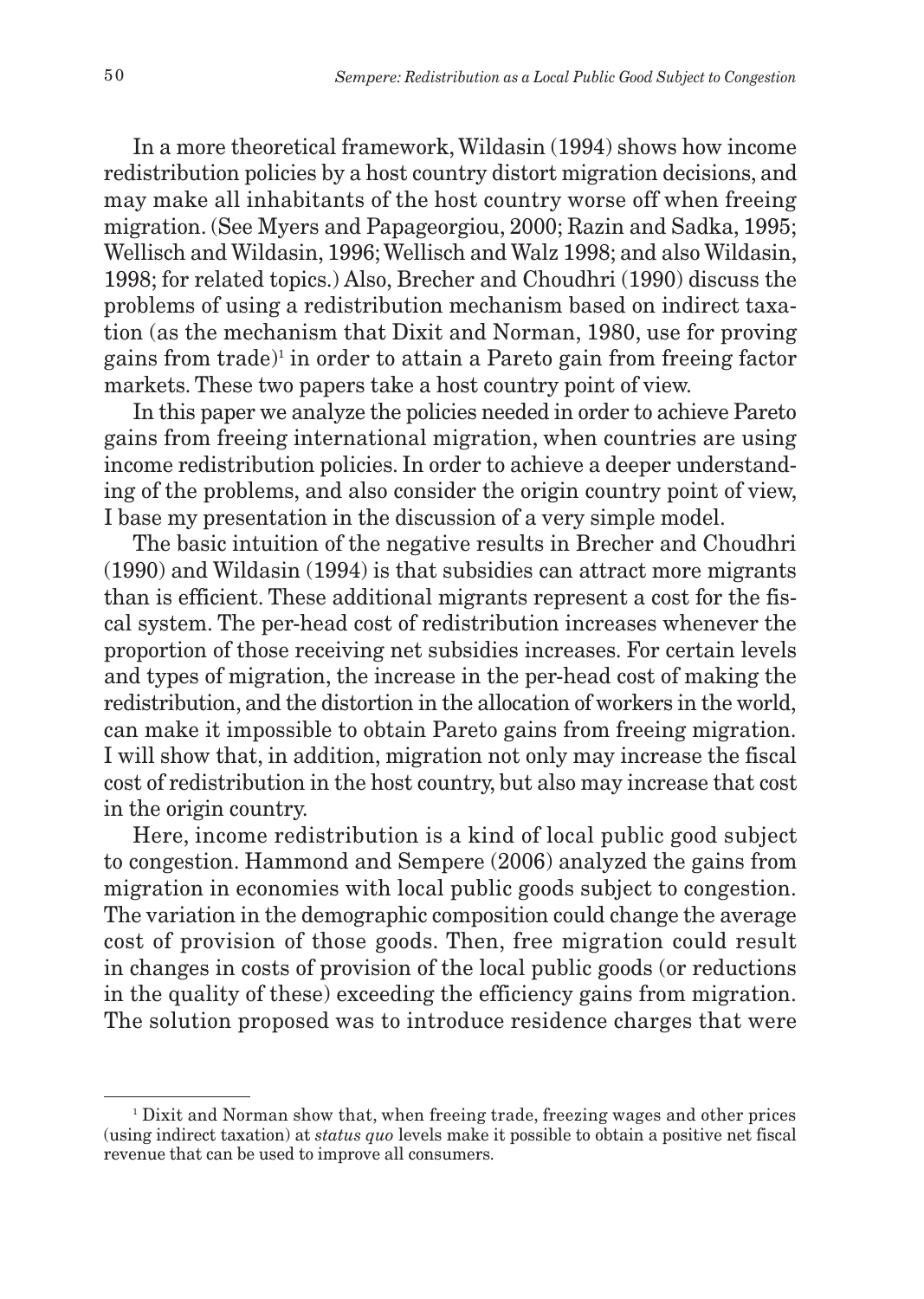function of the congestion characteristics<sup>2</sup> and the migration plan<sup>3</sup> of each individual.

In the model that I present here, these residence charges would actually operate as Pigou taxes on migration; *i. e.* as devices to make migrants internalize the higher cost of redistribution caused by their presence in the host country and their absence in the origin country. With these taxes, migrants bear the cost of the fiscal externality caused on the origin and host countries by the marginal migrant. I show that the internalization of the fiscal externality by migrants is enough to make Pareto gains from freeing migration feasible again.Therefore, these type of taxes could be the appropriate remedy for the problems analyzed in Brecher and Choudhri (1990) and Wildasin (1994).

We finally extend the model to consider cases in which governments cannot use the *first best* Pigouvian scheme, and thus have to tax all migrants at the same rate. If those taxes make migrants bear the average fiscal redistributive cost caused by the average marginal migrant, achieving Pareto gains from free migration is feasible, despite the distortion caused in the allocation of workers among countries. The only information required for obtaining a Pareto gain is aggregate information regarding prices, wages and profits, and also whether a person is a migrant or not.

The paper is organized as follows: Section I presents a model where Pareto gains from freeing migration are possible with lump sum redistribution. Section II shows the impossibility of obtaining Pareto gains from free migration in the same example, when Dixit-Norman redistribution is used. Section III shows how a system of Pigouvian taxes on migration can make, together with the Dixit-Norman scheme, Pareto gains from freeing migration feasible again. Section IV analyzes the same issue, but with more than one type of migrant, when non-discriminatory taxation of migrants has to be used. Section V concludes the paper with some final remarks.

<sup>2</sup> Congestion characteristics are those relevant for the determination of the needs for consuming certain public goods. Thus, they determine the consumption (and so the level of congestion induced) of those goods.

<sup>&</sup>lt;sup>3</sup> Migration plans are vectors that specify where individuals plan to reside in different dated-events.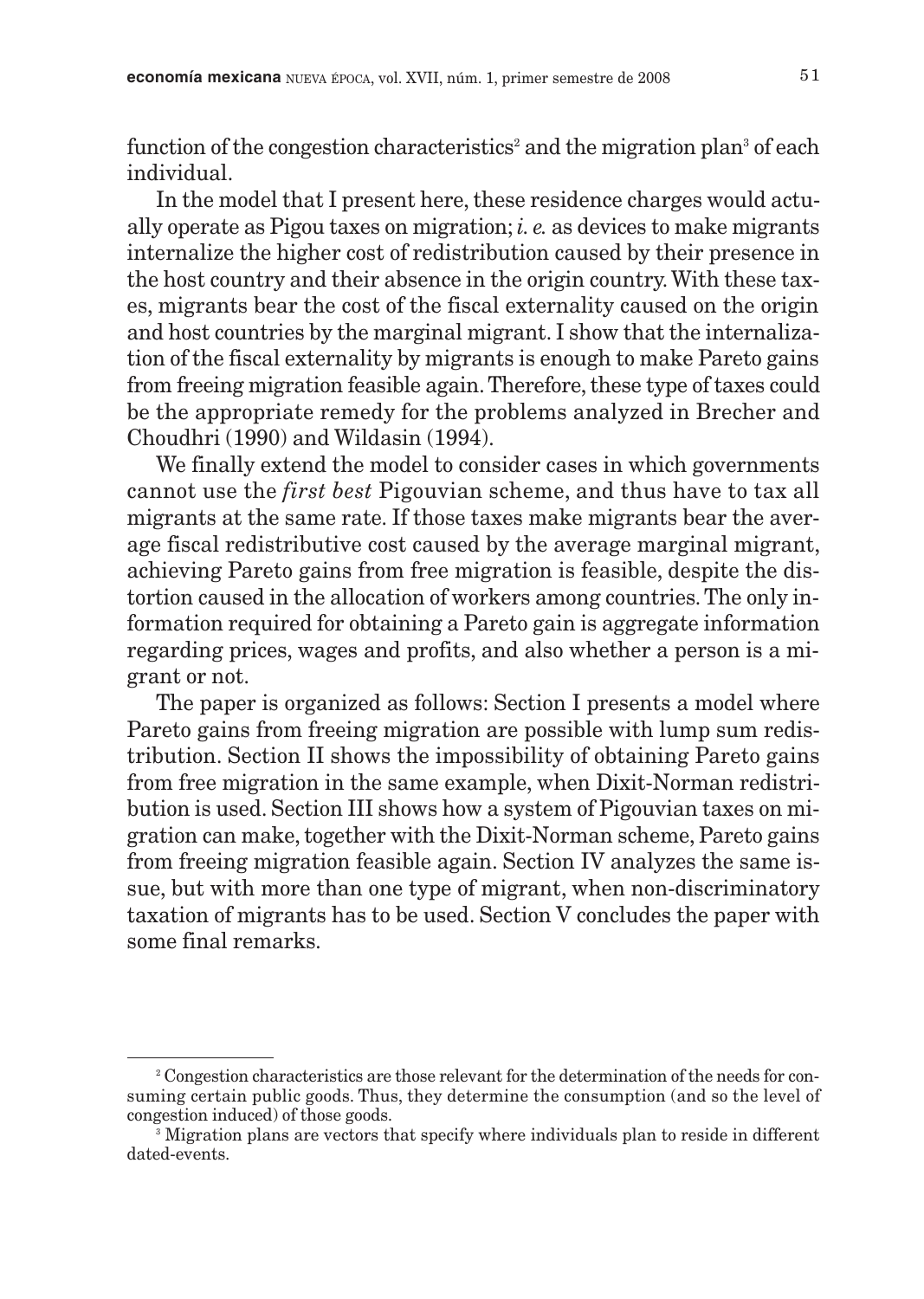### **I. A simple model with Pareto gains from migration with lump sum transfers**

Given that we focus our discussion on the problems in using the Dixit-Norman compensatory mechanism, we present a simple model (based on Wildasin, 1994) in which, as trivial efficiency gains from freeing migration will appear, the only issue is the redistribution of the efficiency gains from migration.

Assume that there are two regions, 1 and 2. Let 1 be the normalized world population of mobile workers. The proportion of the world population of mobile workers living in each region in the allocation without migration (referred to from now on as the *status quo*) is  $P_1$  and  $P_2$ , respectively. We assume that each worker supplies inelastically a unit of labor. We assume that  $P_1 < P_2$  so region 2 is more populated than 1 in the status quo. We also assume the absence of any kind of migration costs. 4

There is a single firm in each region producing a homogeneous commodity using labor as the only input. We assume that both regions share the same technology. For simplicity, we assume that each regional firm is owned by the status quo set of workers in its region, but they cannot physically transport their part of the firm with them if they migrate. However, they would receive their share of the profits (net of taxes) wherever they live. We also assume that the number of shares in a regional firm owned by each worker is not the same for all its owners.5 We assume that the only source of non-labor income is distributed profits. This implies that the income distribution in the status quo coincides with the distribution of shares of the firms.<sup>6</sup>

We assume that the technology is represented by the production function  $f(l) = 2l^{\frac{1}{2}}$ . Where *l* is the proportion of the world population working in the corresponding region once migration is liberalized.7

<sup>4</sup> This would imply that all migration is unregulated (and therefore legal). Illegal migration would have an implicit cost.

<sup>&</sup>lt;sup>5</sup> Assuming that all status quo workers in each region own the same number of shares of the regional firm would eliminate the problem of redistribution within regions.

<sup>&</sup>lt;sup>6</sup> We leave this income distribution unspecified. Specifying a given income distribution would have allowed to compute exact gains and losses for each individual. However, this would have been at the cost of a more complicated notation, without adding more insight to the results.

<sup>7</sup> More general production functions would give the same qualitative results, as far as they present decreasing returns to labor. This simple formulation is used in order to obtain closed form solutions.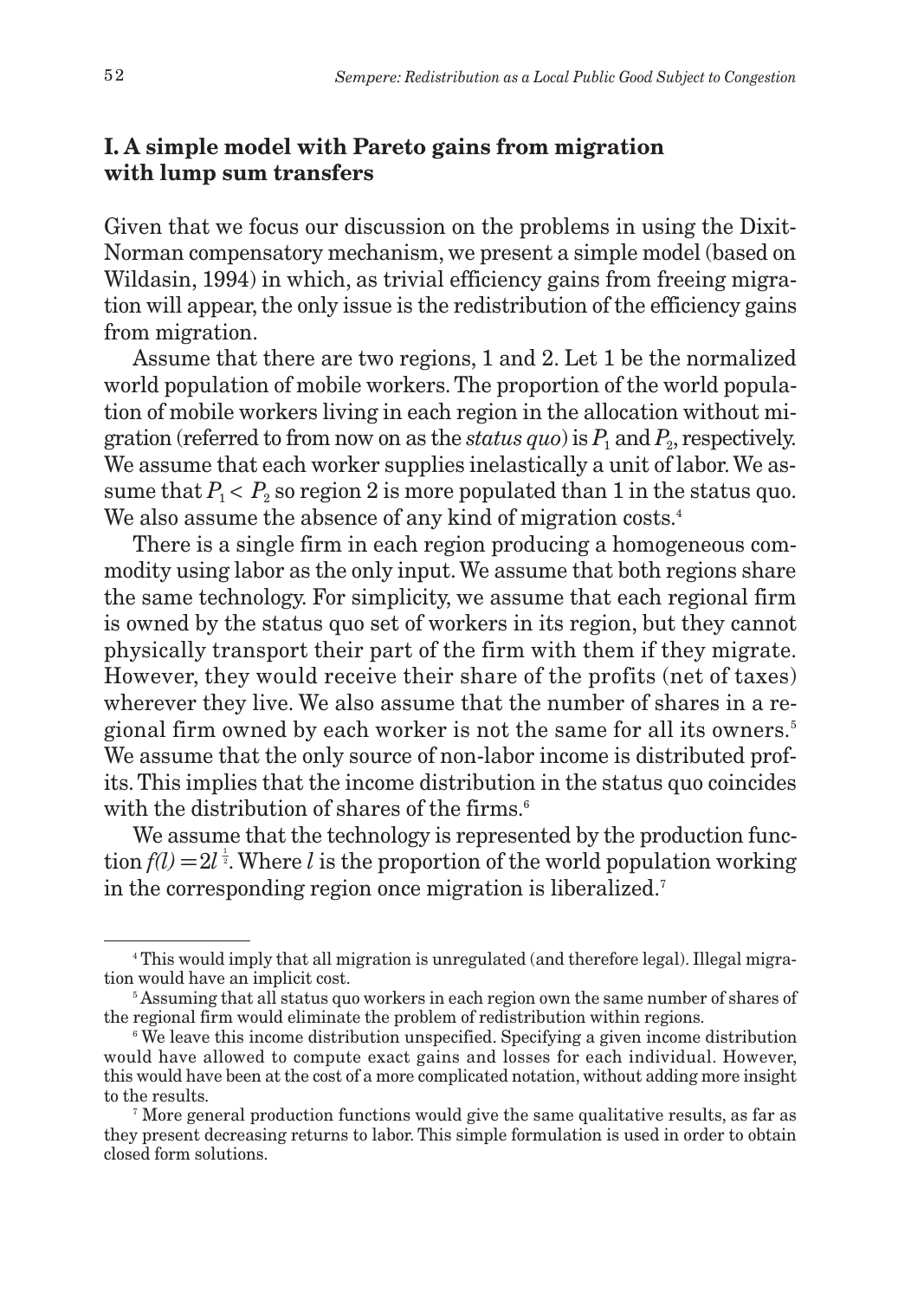We assume perfect competition, so that wages equal marginal productivity of labor. Our assumption on the population sizes in the status quo implies that

$$
\overline{w}_1 = f'(P_1) = P_1^{-\frac{1}{2}} > P_2^{-\frac{1}{2}} = f'(P_2) = \overline{w}_2.
$$
 (1)

Thus, if we free migration, region 1 will receive an inflow of immigrants from region 2. This inflow will stop when wages are equalized between regions. Given the structure of our model, this inflow will stop when both regions have the same number of workers. Thus  $(P_2 - P_1)/2$  workers will migrate from region 2 to region 1. The new equilibrium is an efficient allocation in which marginal productivity of labor is equalized among regions.

Increasing the size of the labor force will decrease wages in region 1. The decrease in wages in region 1 is

$$
\overline{w}_1 - w_1 = P_1^{-\frac{1}{2}} - \left(\frac{(P_2 + P_1)}{2}\right)^{-\frac{1}{2}}.
$$
 (2)

That is, the difference between status quo wages and market wages with free migration.

However, profits will increase in the amount

$$
2\left(\frac{(P_2+P_1)}{2}\right)^{\frac{1}{2}} - \left(\frac{(P_2+P_1)}{2}\right)\left(\frac{(P_2+P_1)}{2}\right)^{-\frac{1}{2}} > 2P_1^{\frac{1}{2}} - P_1 P_1^{-\frac{1}{2}},\tag{3}
$$

where the sum of the left hand side of the inequality represents profits (production less wages paid) with free migration, and the sum of the right hand side terms represents profits in the status quo.

This could be rewritten as

$$
\left(\frac{(P_2 + P_1)}{2}\right)^{\frac{1}{2}} > P_1^{\frac{1}{2}}.
$$
 (4)

So, given that  $(P_2 + P_1)/2 > P_1$ , profits are larger with free migration than in the status quo.

It can be shown that the aggregate gains in profits are larger than the aggregate losses in wages  $P_1(\overline{w}_1 - w_1)$  for the status quo workers in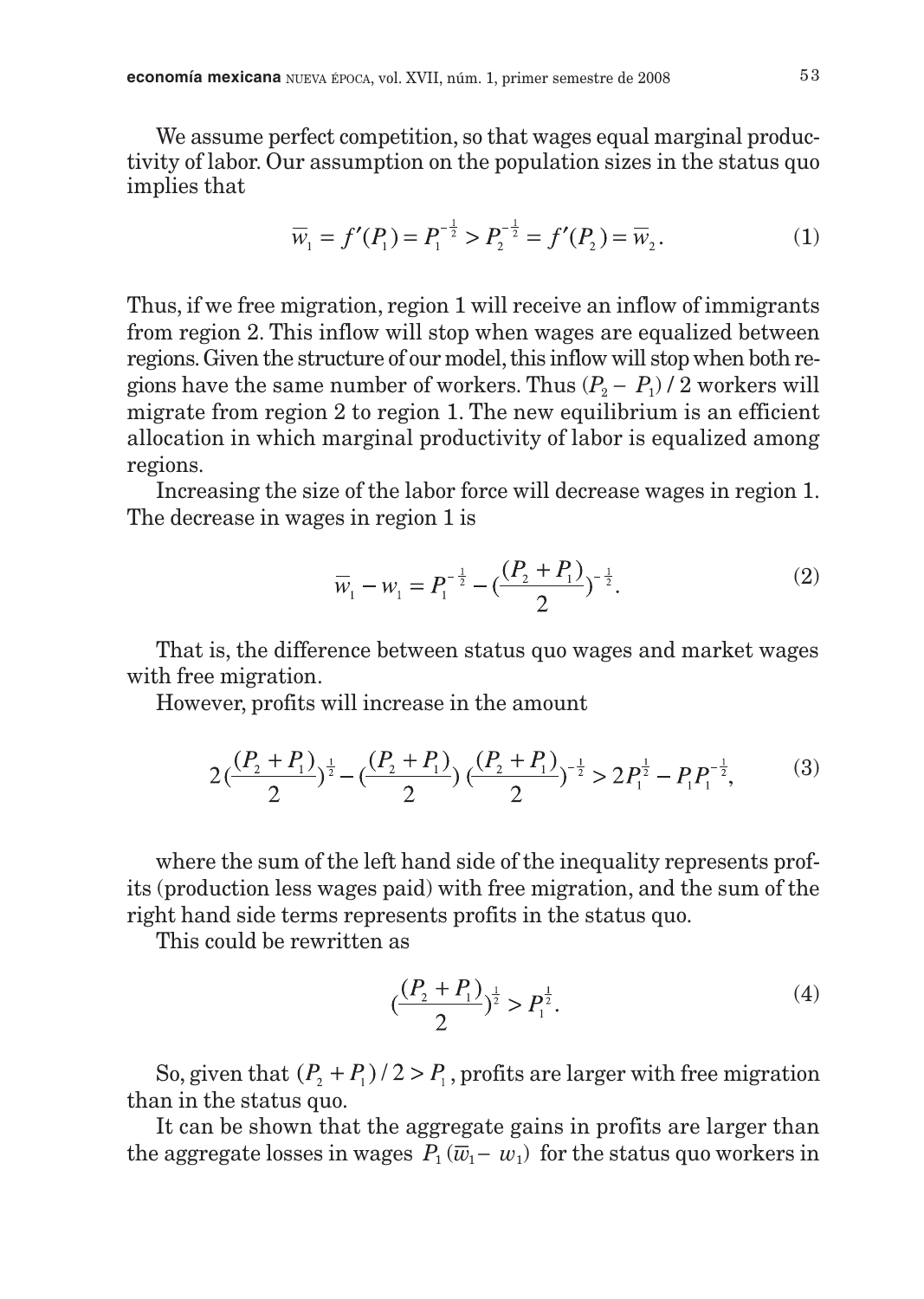region 1. There would be a Pareto gain in region 1 if all its status quo workers owned the same share of the firm. However, if they own different proportions of the firm, and we look for a Pareto gain, a system of lump sum transfers would be required to redistribute the gains from migration. This system must tax workers with larger shares in the regional firm, and subsidize workers with no shares or few enough shares, as the increase in their dividends is not enough to compensate the decrease in their wage income.

In region 2 the situation would be opposite, as aggregate wages would increase and aggregate profits decrease. By symmetry with the situation in region 1, the wage increase would not be enough to compensate the decrease in profits. However, it is easy to show that the net aggregate gains in region 1 are large enough to compensate the net aggregate losses in region 2. The intuition is that the free migration equilibrium is first best optimal and, without any distortion, the Pareto frontier with free migration must dominate the Pareto frontier without free migration.

Achieving the Pareto gain would require knowledge of the shares of the firms owned by each worker. Feasibility of the lump sum transfer system would also require interregional transfers from region 1 to region 2. These transfers can take two forms. The first is pure intergovernmental transfers that make feasible the compensation of losers in region 2 by the government in that region. The second is the possibility that region 2 can tax all its status quo inhabitants, independently of where they are working in the new equilibrium.This could make region 2 gain from freeing migration, by sharing with all its actual inhabitants the gains in wages obtained by its migrants.

# **II. Equilibrium with Dixit-Norman compensation**

This section analyzes the possibility of using a redistribution mechanism based on taxes on prices and on profits, in order to obtain a Pareto gain from freeing migration.That is, following Dixit and Norman (1980, 1986), we analyze the feasibility of using the tax system to freeze wages and profits at status quo levels, and obtain a positive net fiscal revenue in the free migration economy. Given that all consumers would face the same budget constraint as in the status quo, none is worse off. The existence of a positive fiscal revenue out of this policy makes possible that, through the appropriate redistribution of the fiscal revenue, some consumers are made better off and a Pareto gain is achieved. Clearly, this redistribution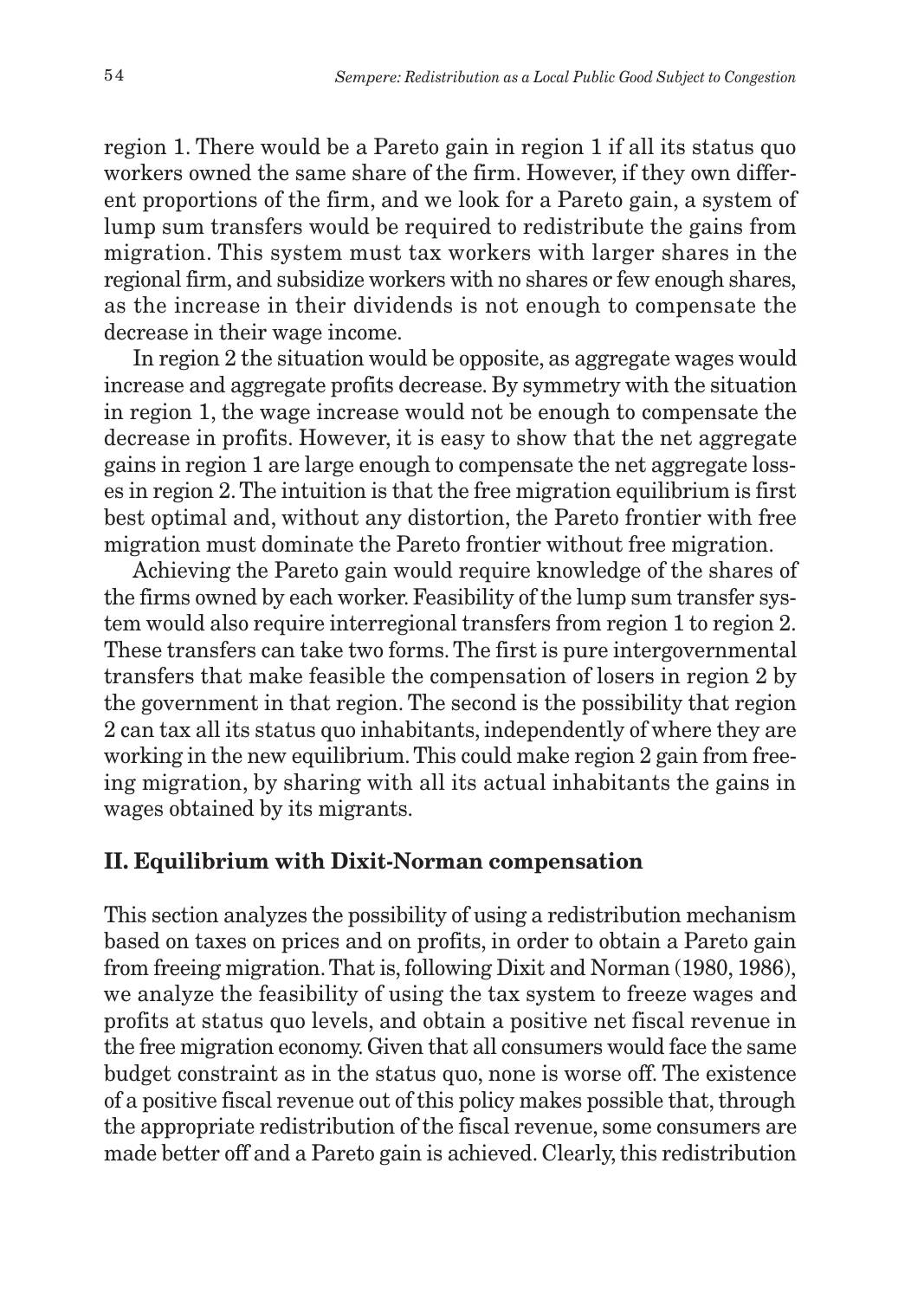mechanism is informationally less demanding than the mechanism sketched in the last section, because it uses only aggregate information about the economy, instead of individual information about individual ownership.

We now assume that the government in region 1 subsidizes free migration wages received by workers, so that wages remain as in the status quo. Assume, to start with, that government 2 does not do so. Then the equilibrium migration condition is

$$
\overline{w}_1 = P_1^{-\frac{1}{2}} = (P_2 - n)^{-\frac{1}{2}} = w_2.
$$
\n(5)

The equilibrium level of migration is in this case  $n = P_2 - P_1$ . It is twice the first best level of migration. The population living and working in region 1 is  $P_1 + n = P_2$ . The difference between this and the first best level of migration is the migration fiscally induced by the redistributive policy. The total subsidy in wages amounts to

$$
P_2(P_1^{-\frac{1}{2}} - P_2^{-\frac{1}{2}}). \tag{6}
$$

That is, the unit subsidy in wages times the workers receiving it. The increase in aggregate profits due to migration (that could be taxed away and used to subsidize wages) is

$$
2(P_2)^{\frac{1}{2}} - P_2(P_2)^{-\frac{1}{2}} - (2P_1^{\frac{1}{2}} - P_1P_1^{-\frac{1}{2}}), \tag{7}
$$

where the sum of the first two terms are profits (production less wages paid) in the free migration equilibrium, and the sum of the last two are profits in the status quo. Notice that the firm in region 1 is paying the market wage (when there are  $P_2$  workers), whereas workers receive subsidized wages. The previous expression can be rewritten as

$$
P_2^{\frac{1}{2}} - P_1^{\frac{1}{2}}.\tag{8}
$$

Thus the net revenue of the public sector is

$$
P_2^{\frac{1}{2}} - P_1^{\frac{1}{2}} - (P_2(P_1)^{-\frac{1}{2}} - P_2^{\frac{1}{2}}).
$$
 (9)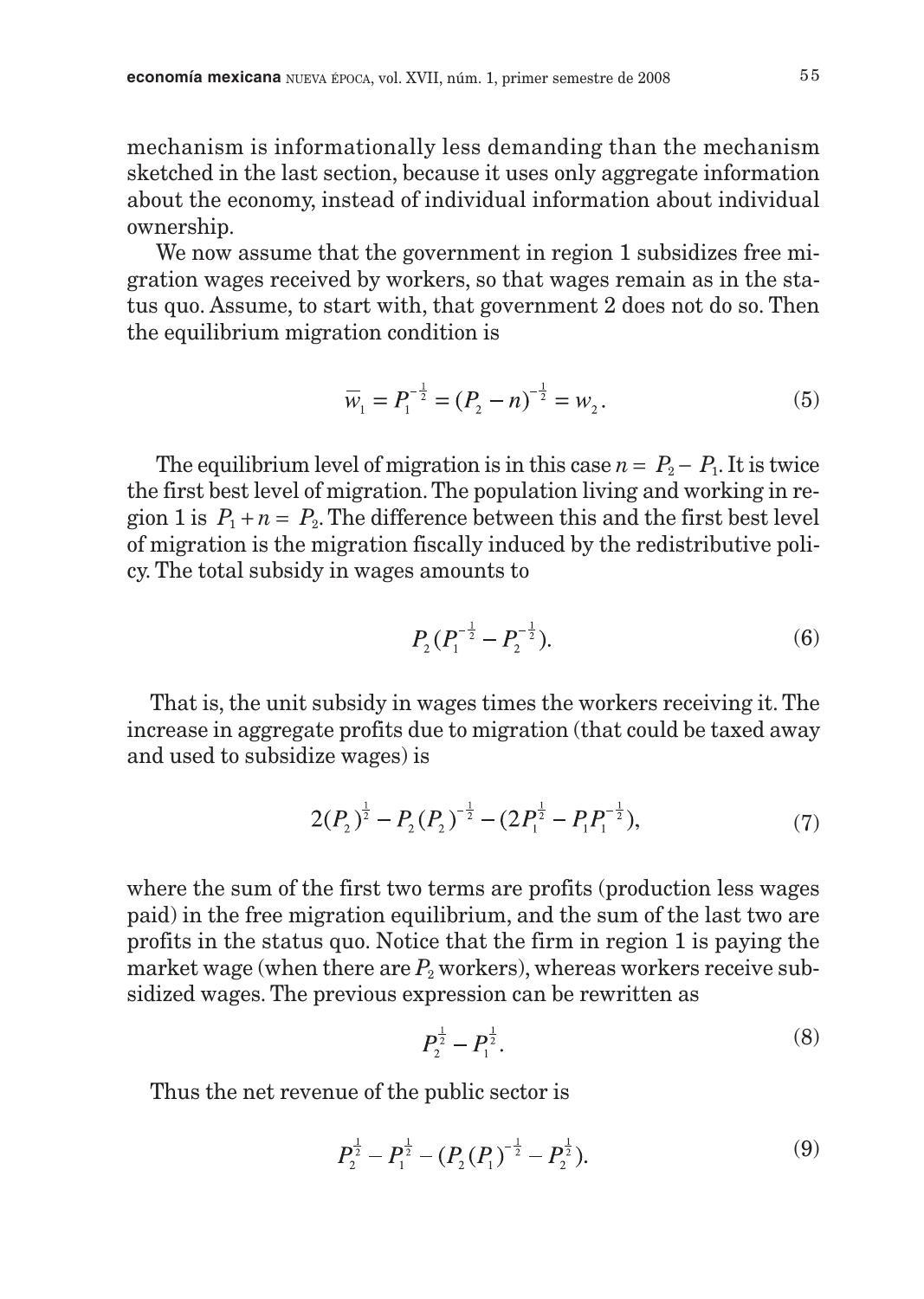It is straightforward to show that it is negative. The subsidy in wages grows more than the increase in profits because of the fiscally induced migration. This makes unfeasible the use of the Dixit-Norman compensatory mechanism. This coincides with the results obtained in Wildasin (1994) (in fact, this is a particular case of Wildasin's model) and with the results of Brecher and Choudhri (1990) for a small country. With a similar argument it could be shown that it is not feasible for region 2 to freeze wages (and so obtain a positive revenue out of commodity taxation, as market wages rise in that region) and profits (in this case, by using the positive revenue in commodity taxation to subsidize the negative profits) at status quo levels.

If both regions freeze wages at their status quo levels, the result is even worse. Given that, independently of migration, the difference in wages will persist (and given that there are no migration costs) all mobile workers will try to move to region 1. All production will inefficiently be made in region 1, and the production level in region 2 will equal zero. With no other policy action, there is an impossibility of obtaining Pareto gains from freeing migration with the redistribution mechanism discussed in this section. In a more complex model, migration costs and attachment to specific locations would set a bound to the migration flow. However, unless migration costs are high enough to prevent any migration at all, the problems caused by fiscally induced migration would persist.

### **III. A Pigou tax on the fiscal externality**

As shown in the previous section, the second best redistribution of the gains from migration is a local public good subject to congestion. Increasing the proportion of the inhabitants receiving the subsidy increases the perhead cost of provision.This increase is large enough to transform the efficiency gains from migration into fiscal losses.

The solution that we are going to analyze consists in charging a tax on all actual workers in a given region, and paying back this tax to those that were in that region in the status quo (to ensure feasibility of the status quo allocation). Obviously, this would be equivalent to a system of taxes on migrants, who are the ones that are not refunded their taxes. Thus, in the remainder of the paper we will refer to them as migration taxes. Those could be interpreted as the Pigouvian solution to the fiscal externality that appeared in the previous section.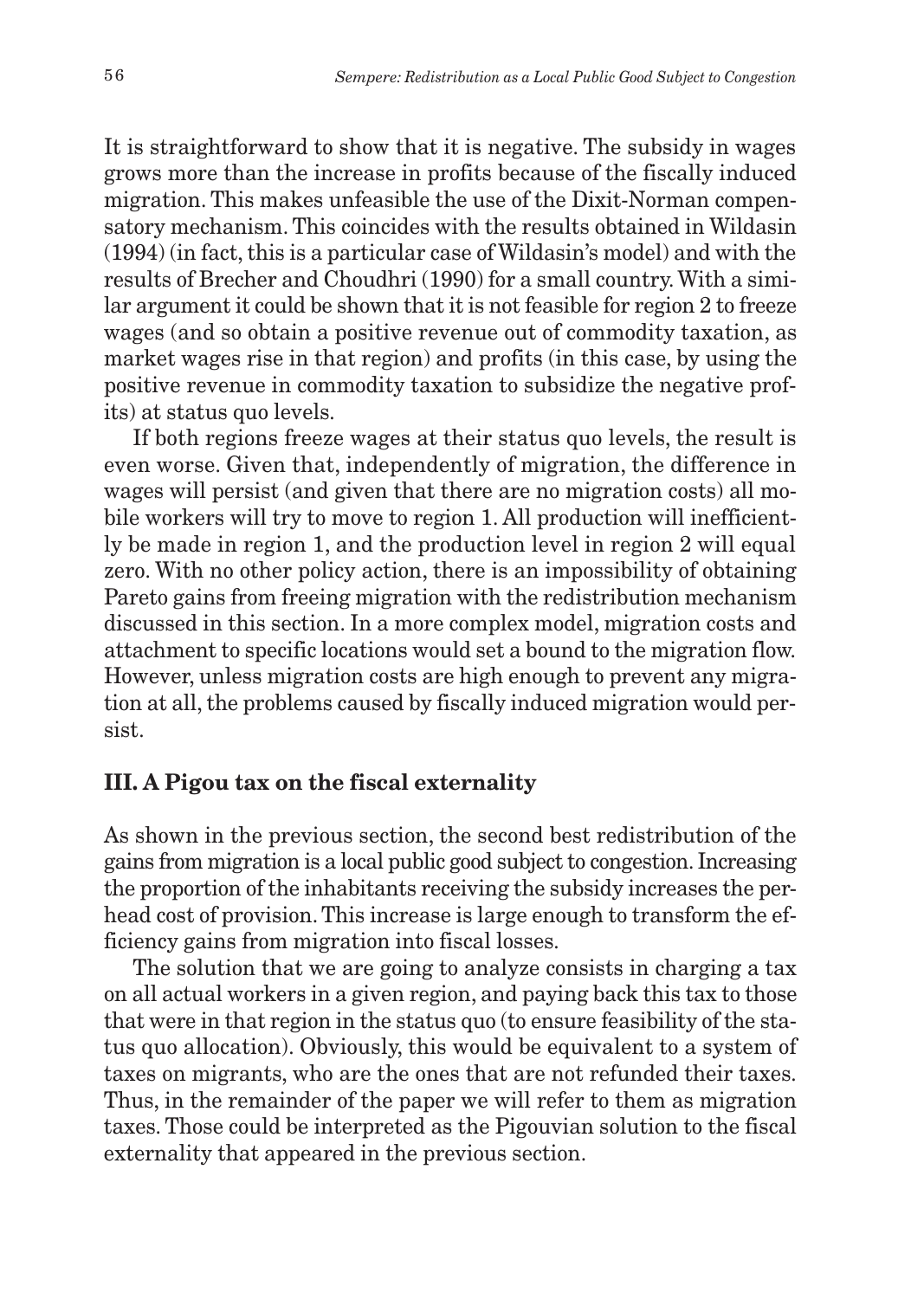The taxes on migration that would correct for the fiscal externality in region 1 are those that charge all migrants with the fiscal externality caused by the marginal migrant. That is, the subsidy on the wage of the marginal migrant,  $t_1 = \overline{w_1} - (P_1 + n)^{-\frac{1}{2}}$ . To start with, we assume that only country 1 sets corrective taxes.Then, the equilibrium migration condition is

$$
\overline{w}_1 - t_1 = \overline{w}_2. \tag{10}
$$

Substitution of  $t_1$  gives

$$
(P_1 + n)^{-\frac{1}{2}} = \overline{w}_2.
$$
 (11)

This implies that migrants to region 1 are financing the fiscal externality caused by them. However, there are still too many migrants with respect to the optimal allocation. This is because the redistributive policy of region 2 is distorting the migration decision. Notice that the migration equilibrium condition means that regions are simply exchanging population, but migrants are contributing to finance the compensatory policies in region 1. In this inefficient allocation the fiscal cost of freezing wages in region 1 is

$$
P_1(\overline{w}_1 - w_1) = P_1 P_2^{-\frac{1}{2}} - P_1^{\frac{1}{2}}.
$$
 (12)

and the fiscal revenue from freezing profits is

$$
P_2^{\frac{1}{2}} - P_1^{\frac{1}{2}}.\tag{13}
$$

It is easy to show that the balance is positive.

In the absence of further policy measures, the government in region 2 obtains a positive revenue out of freezing wages

$$
P_1(w_2 - \overline{w}_2) = P_1^{\frac{1}{2}} - P_1 P_2^{-\frac{1}{2}}
$$
 (14)

and a negative revenue from freezing profits

$$
P_1^{\frac{1}{2}} - P_2^{\frac{1}{2}}.\tag{15}
$$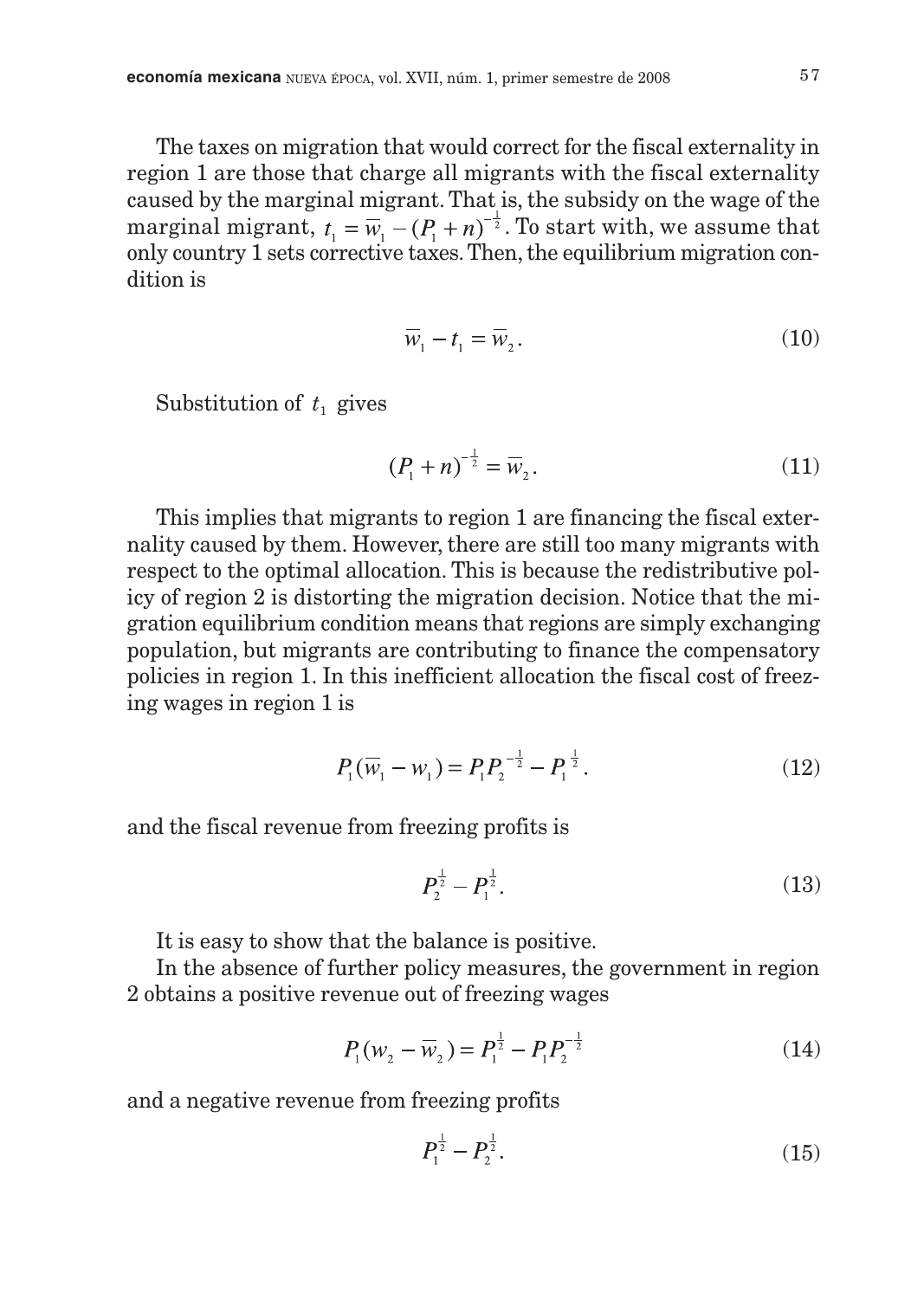It is easy to show that the balance is negative. In our simple and symmetric model (and given that the compensatory policy implies that regions only exchange populations) the fiscal surplus in region 1 just equals the deficit of region 2.A system of interregional lump sum transfers would make the status quo allocation feasible for both regions. However, strict Pareto gains are not feasible in this case.

To achieve a strict Pareto gain, additional policy measures have to be taken. The required policy has to compensate for the excessive migration that the redistributive policy in region 2 causes. This is equivalent to a tax on migrants, charging them for the fiscal externality in region 2. The tax amounts to the contribution to the tax on wages in region 2 by a marginal non-migrant,  $t_1 = (P_1 - n)^{-\frac{1}{2}} - \overline{w}_2$ . Then, the migration equilibrium condition is

$$
\overline{w}_1 - t_1 - t_2 = \overline{w}_2,\tag{16}
$$

or equivalently,

$$
(P_1 + n)^{-\frac{1}{2}} = (P_2 - n)^{-\frac{1}{2}},\tag{17}
$$

which implies an efficient distribution of population.

#### **IV. The more than one type case**

In the simple economy with just one type of worker of the previous sections, achieving an efficient allocation of population amounts to establishing a system of redistribution by nationality. We are indirectly excluding migrants from the subsidy in wages in region 1, and making them participate in the tax on wages in region 2.There are no problems of incentive compatibility other than the possible illegal migration (*i. e.* evasion of the tax on migrants) that could be induced, if taxes on migrants in both regions are high enough.

In a more sophisticated model where the fiscal externality depends on the type of migrant that we are considering, differential taxation of migration would be needed to fully internalize the fiscal externality. The contribution of this section is to analyze whether aggregate information about wages and profits (necessary to implement the Dixit-Norman compensatory mechanism), and information about who the migrants are, is enough to achieve a Pareto gain from freeing migration.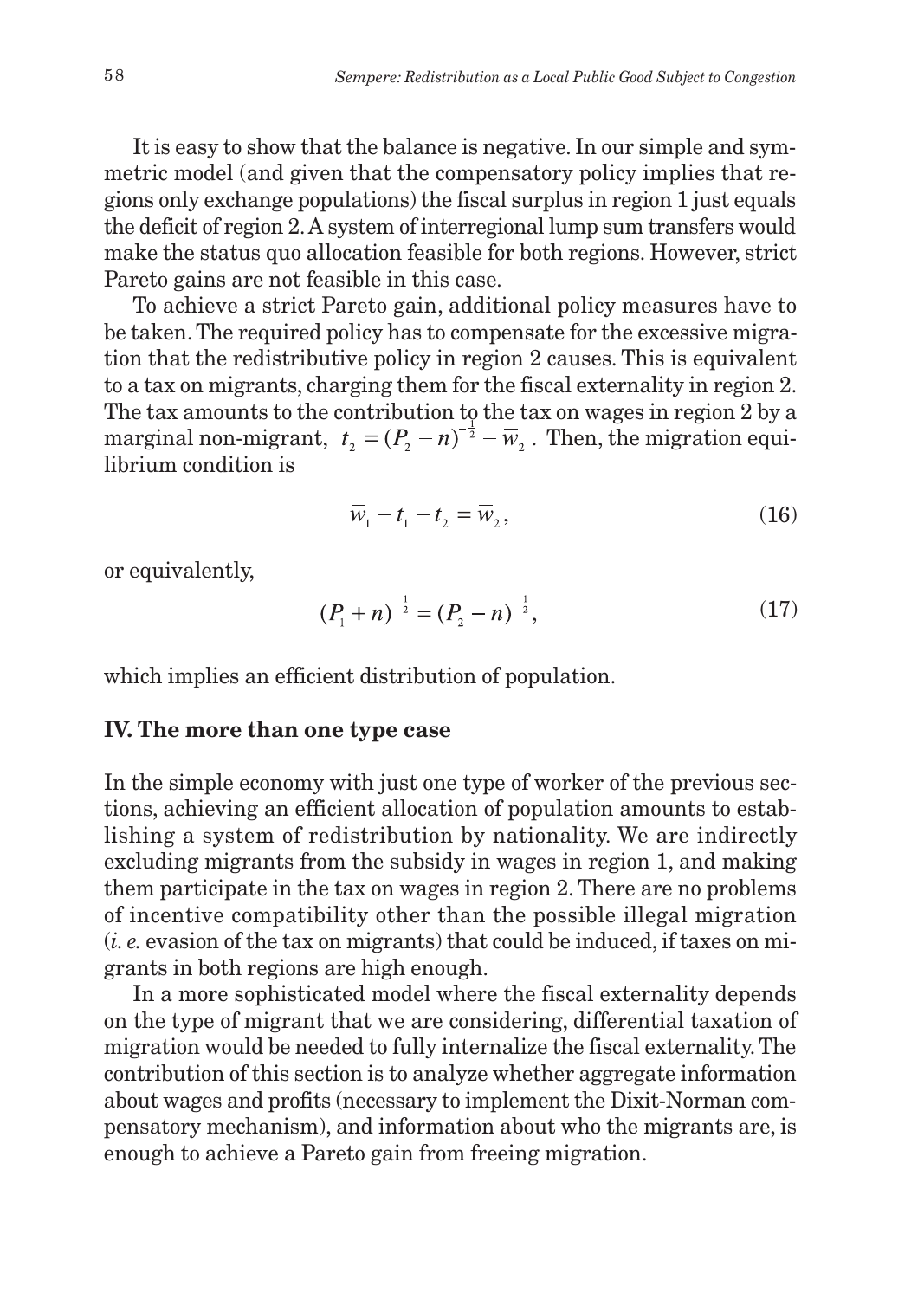If the relevant characteristics are not easily observed, incentive constraints would exclude discriminatory taxation of migrants. Then migration decisions will be distorted, and different kind of inefficiencies will appear. However, in the following example we will show that despite this additional inefficiency, Pareto gains from freeing migration could be achieved.

Consider now a slightly more complicated model, with two types of mobile workers in each region. Let  $j$  (for  $j = a, b$ ) be the superindex denoting the type, and  $P_i^j$  the proportion of workers of type *j* (for  $j = a, b$ ) in region  $i$  (for  $i = 1, 2$ ). We assume that  $P_i^j > P_i^j$ , so region 2 has more workers of each type than region 1. As before, this will determine the direction of migration flows. Assume also that each worker will supply inelastically a unit of labor. The production function in region 2 will be very similar to the one before,

$$
f(l^a, l^b) = 2(l^a)^{\frac{1}{2}} + 2(l^b)^{\frac{1}{2}};
$$
 (18)

so both labor types obtain the same wage. Assume instead that the production function in region 1 has the form

$$
f(l^a, l^b) = 2(2l^a)^{\frac{1}{2}} + 2(l^b)^{\frac{1}{2}};
$$
 (19)

so labor of type *a* is twice as productive as labor of type *b* in region 1. This could happen because of unmodelled differences in infrastructure between the two regions. I introduce this asymmetry between the regions' technology, because this will imply a difference between labor types that will result in a distortion in the allocation, if we treat both types equally. The objective of this section is to show the possibility of Pareto gains, despite the inefficiency introduced by this distortion.

In the status quo allocation, wages are larger in region 1 than in region 2 for both types of labor. If there is the possibility of free migration, then the migration equilibrium condition without public intervention implies

$$
\left(\frac{P_1^a + n^a}{2}\right)^{-\frac{1}{2}} = \left(P_2^a - n^a\right)^{-\frac{1}{2}}\tag{20}
$$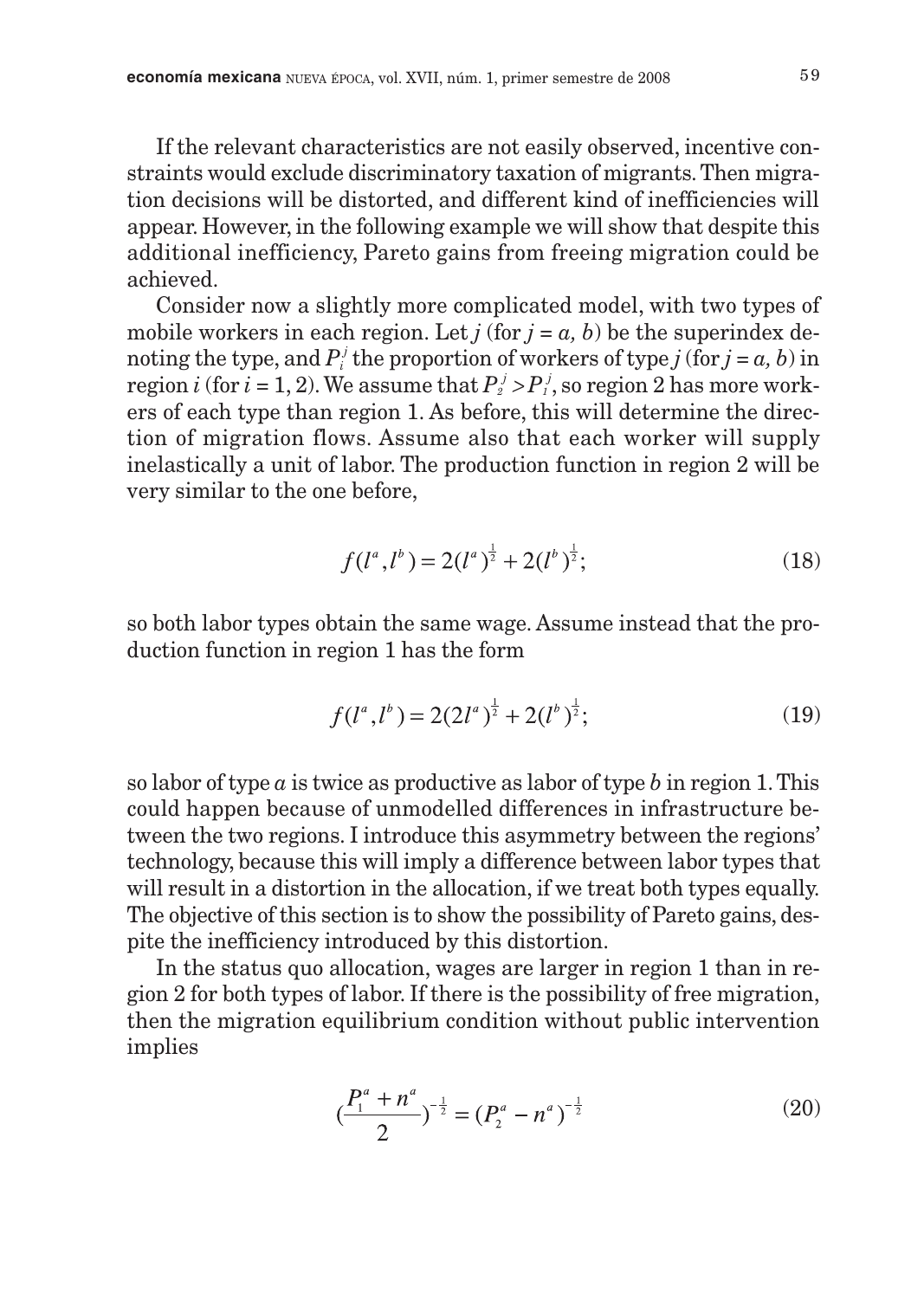for type *a*, and

$$
\left(P_1^b + n^b\right)^{-\frac{1}{2}} = \left(P_2^b - n^b\right)^{-\frac{1}{2}}\tag{21}
$$

for type *b*. Solving these equations gives the equilibrium levels of migration for each type. As before, this is an efficient allocation, and Pareto gains from freeing migration could be obtained if appropriate lump sum transfers were available.

Assume now that government 1 wants to use a Dixit-Norman kind of redistribution mechanism together with corrective migration taxes, as those discussed in section 3, but cannot distinguish among the different types of workers, so that it charges the same tax to all of them. Assume also that, for simplicity, government does not try to redistribute. Also assume that the tax charges the fiscal externality caused by the average marginal migrant, so

$$
t = \frac{n^a(\overline{w}_1^a - (\frac{P_1^a + n^a}{2})^{-\frac{1}{2}}) + n^b(\overline{w}_1^b - (P_1^b + n^b)^{-\frac{1}{2}})}{n^a + n^b}.
$$
 (22)

This, together with the migration equilibrium conditions

$$
\overline{w}_1^a - t = (P_2 - n_1)^{-\frac{1}{2}} \tag{23}
$$

and

$$
\overline{w}_1^b - t = (P_2 - n_2)^{-\frac{1}{2}},\tag{24}
$$

determines the new equilibrium.

It is easy to see that the presence of the same tax for both types of labor induces too much migration of type *b* and too little of type *a*, with respect to the efficient allocation. Therefore, the new allocation is not efficient. However, notice that all migrants are financing the tax externality caused by them (and in average they are obtaining the wages they would, without public intervention). Following straightforwardly the argument in section 3, in the new equilibrium all the status quo workers in region 1 have their wages frozen at the status quo level, and profits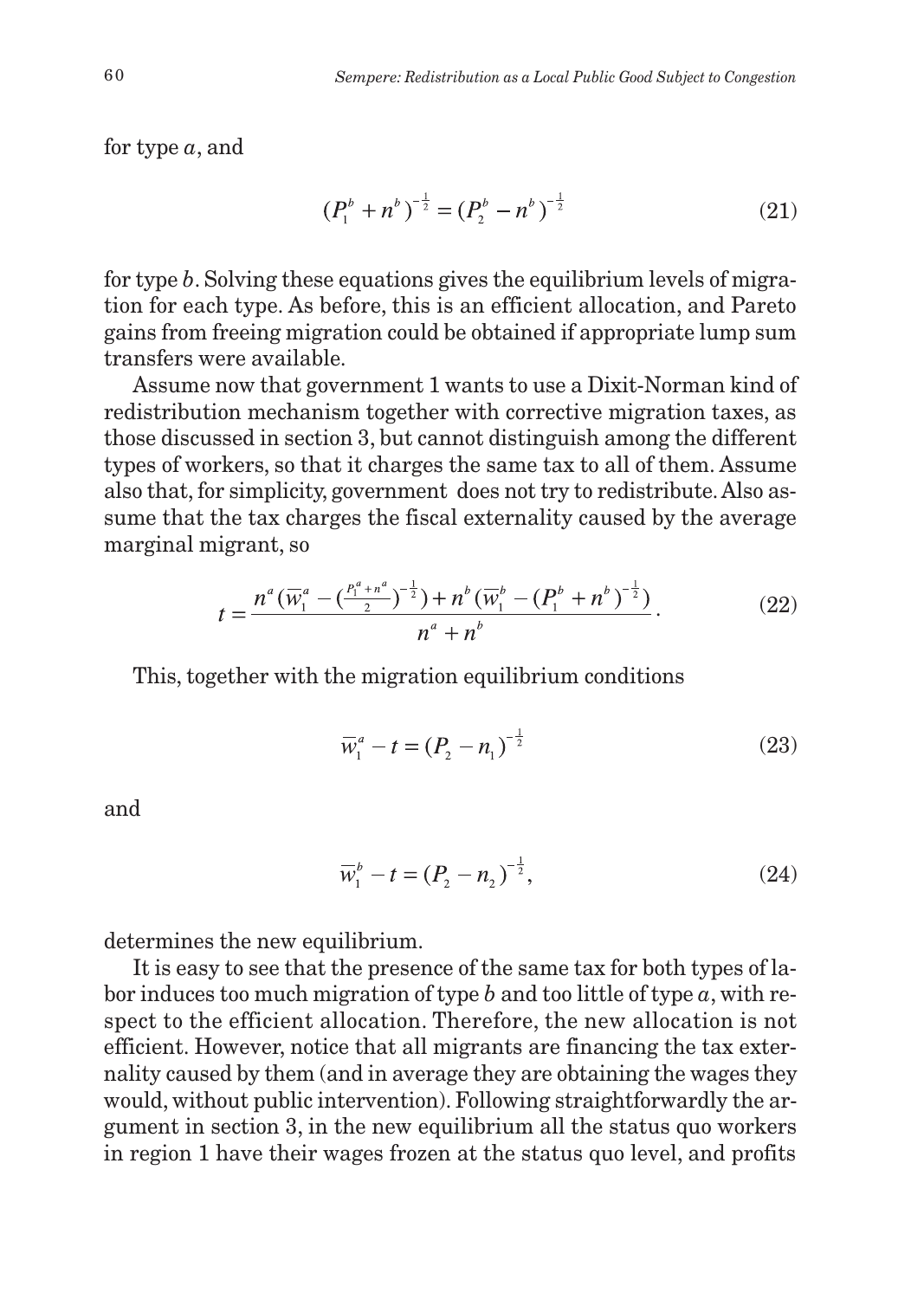plus immigration taxes are at least enough to finance the necessary subsidy in wages.This implies that the first region is obtaining a Pareto gain from freeing migration. A similar argument as in section 3 could be used to analyze the case of region 2.

#### **V. Final remarks**

We have presented a simple example in which Pareto gains from freeing migration are possible, when governments can use lump sum taxation. When this type of non-distortionary taxation is not feasible, a Dixit-Norman compensatory mechanism based on taxing wages and dividends could be used. However, without other policy measures, this type of mechanism distorts migration flows, and the distortion can be such that the gains from migration turn out to be losses, because of the resulting increase in the fiscal cost of implementing the compensatory policies.

Efficient allocation of workers among regions requires a kind of Pigou taxes on migration that make migrants internalize the fiscal externalities. This type of taxes is, in fact, equivalent to a system of nationalitybased Dixit-Norman compensatory mechanism. However, apart from information about prices and profits, its feasibility requires the knowledge of the type of migrant.This could be infeasible in practice, because of incentive constraints.

If governments cannot use migration taxes that discriminate for different types of migrants, the required policy consists of a single tax on all migrants that makes migrants, on average, bear the cost of the fiscal externality they cause. This does not lead to an efficient allocation of labor among regions. However, Pareto gains from freeing migration flows are possible in our example, if a Dixit-Norman compensatory mechanism, complemented with this tax, is used to redistribute the aggregate efficiency gains.

#### **References**

- Borjas, G. (2002),"Welfare reform and Immigrant Participation in Welfare Programs", *International Migration Review* 36, pp. 1093-1123.
- Brecher, R. and E. Choudhri (1990), "Gains from International Factor Movements without Lump Sum Compensation: Taxation by Location Versus Nationality", *Canadian Journal of Economics* 23, pp. 44-59.